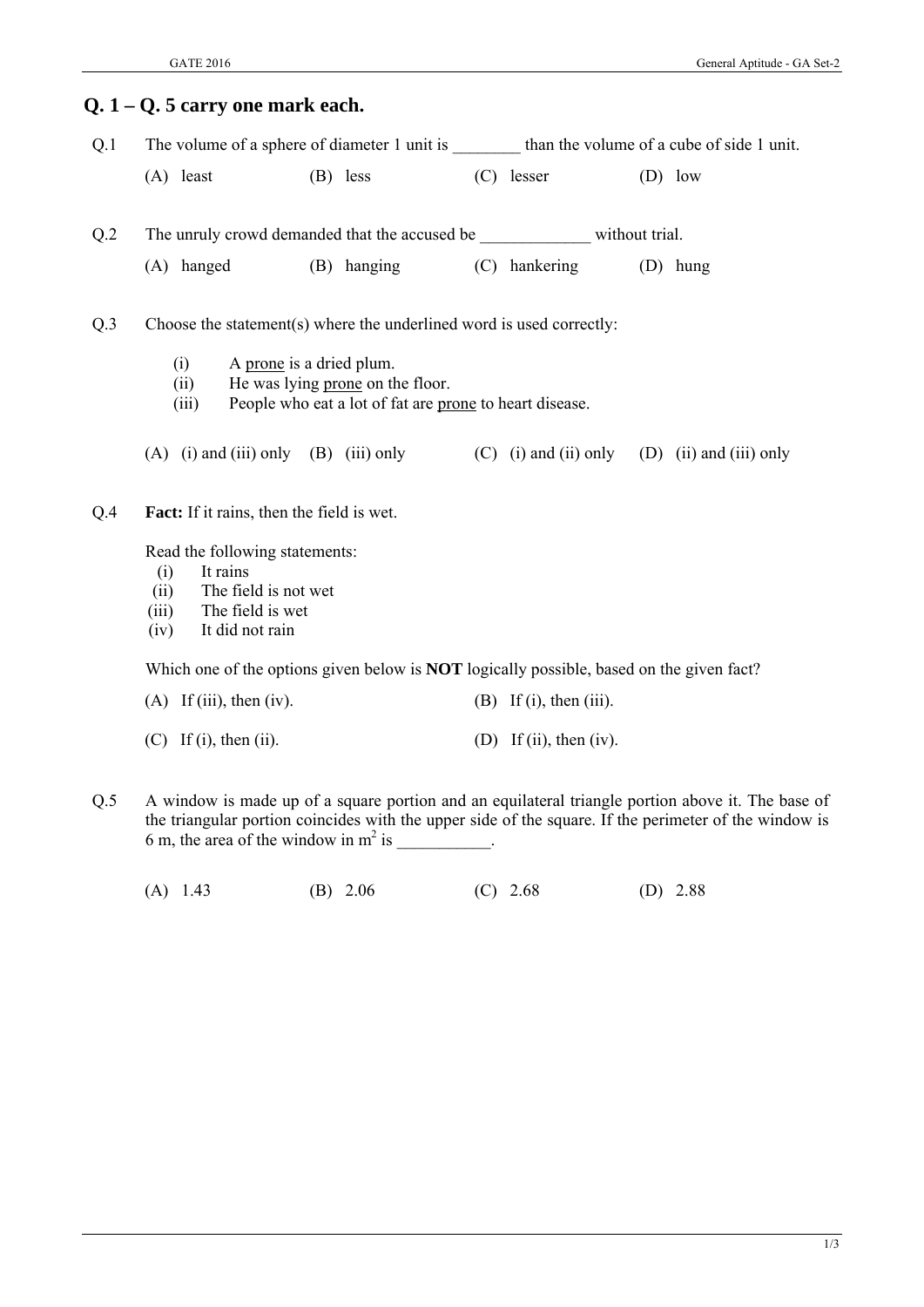# **Q. 6 – Q. 10 carry two marks each.**

- Q.6 Students taking an exam are divided into two groups, **P** and **Q** such that each group has the same number of students. The performance of each of the students in a test was evaluated out of 200 marks. It was observed that the mean of group **P** was 105, while that of group **Q** was 85. The standard deviation of group **P** was 25, while that of group **Q** was 5. Assuming that the marks were distributed on a normal distribution, which of the following statements will have the highest probability of being **TRUE**?
	- (A) No student in group **Q** scored less marks than any student in group **P**.
	- (B) No student in group **P** scored less marks than any student in group **Q**.
	- (C) Most students of group **Q** scored marks in a narrower range than students in group **P**.
	- (D) The median of the marks of group **P** is 100.
- Q.7 A smart city integrates all modes of transport, uses clean energy and promotes sustainable use of resources. It also uses technology to ensure safety and security of the city, something which critics argue, will lead to a surveillance state.

Which of the following can be logically inferred from the above paragraph?

- (i) All smart cities encourage the formation of surveillance states.
- (ii) Surveillance is an integral part of a smart city.
- (iii) Sustainability and surveillance go hand in hand in a smart city.
- (iv) There is a perception that smart cities promote surveillance.
- (A) (i) and (iv) only (B) (ii) and (iii) only
- (C) (iv) only (D) (i) only
- Q.8 Find the missing sequence in the letter series.
	- $B, FH, LNP, \_\_ \_\_ \_ \$
	- (A) SUWY (B) TUVW (C) TVXZ (D) TWXZ
- Q.9 The binary operation  $\Box$  is defined as  $a \Box b = ab + (a+b)$ , where *a* and *b* are any two real numbers. The value of the identity element of this operation, defined as the number *x* such that  $a \square x = a$ , for any  $a$ , is  $\qquad$ .
	- (A) 0 (B) 1 (C) 2 (D) 10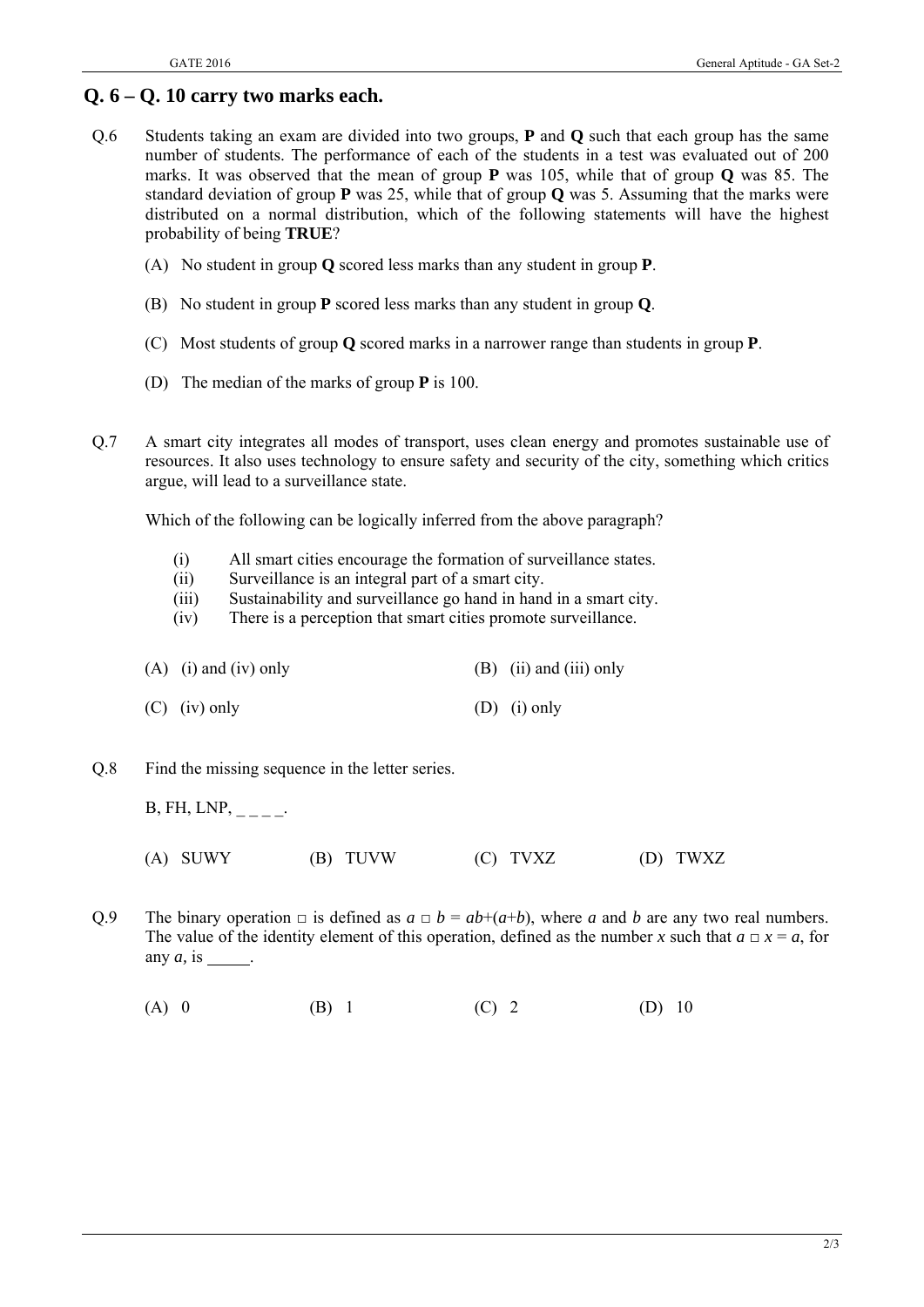Q.10 Which of the following curves represents the function  $y = \ln(|e^{[|\sin(|x|)|]})$  for  $|x| < 2\pi$ ? Here,  $x$  represents the abscissa and  $y$  represents the ordinate.



**END OF THE QUESTION PAPER** 

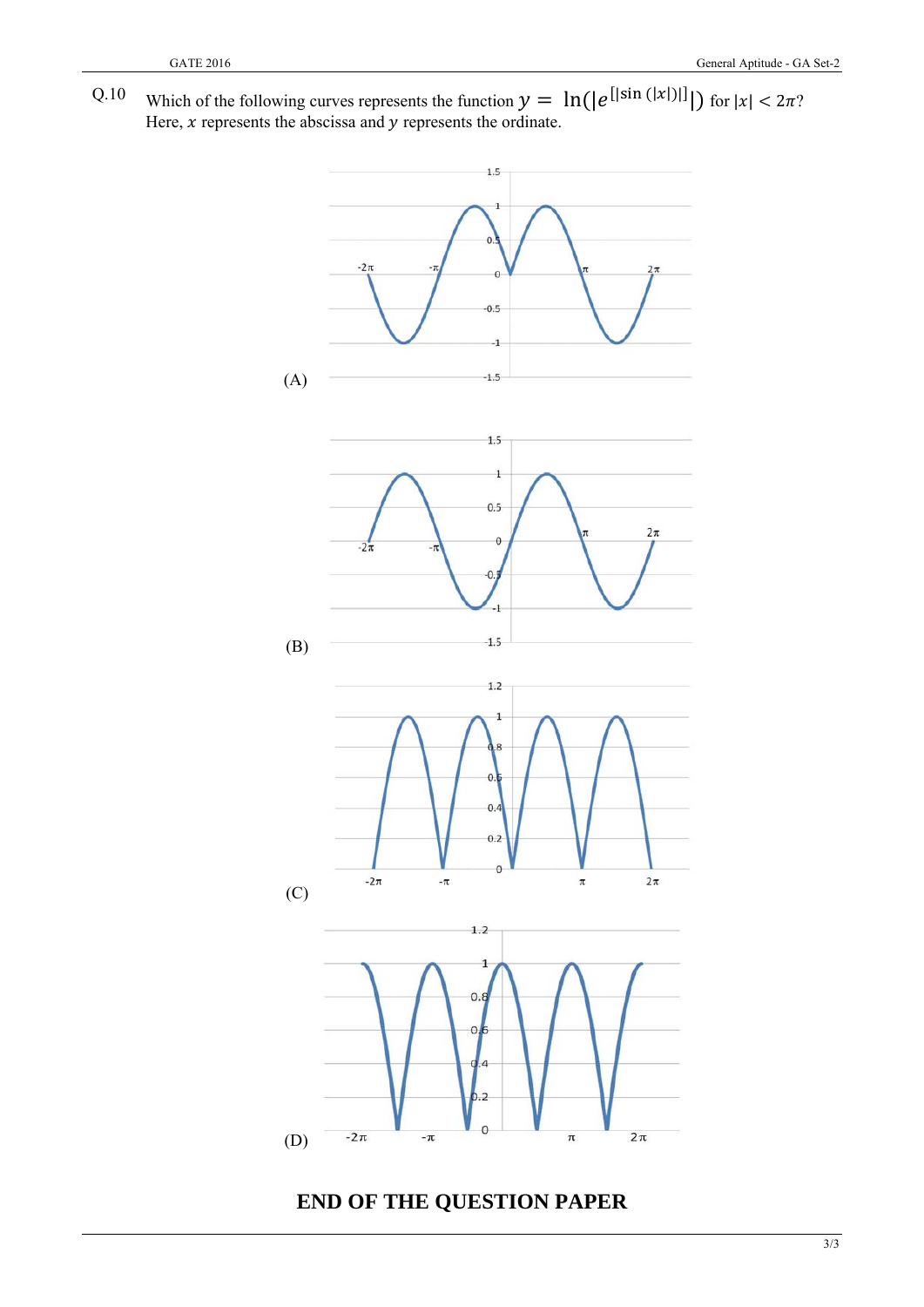|                                                                                                                               | $Q. 1 - Q. 25$ carry one mark each.                                                                                                                                                                                                                                                                                                                              |                                                                                                                                                                                                                                                                                                                                                    |                                                                                              |                                                                                                         |  |  |  |
|-------------------------------------------------------------------------------------------------------------------------------|------------------------------------------------------------------------------------------------------------------------------------------------------------------------------------------------------------------------------------------------------------------------------------------------------------------------------------------------------------------|----------------------------------------------------------------------------------------------------------------------------------------------------------------------------------------------------------------------------------------------------------------------------------------------------------------------------------------------------|----------------------------------------------------------------------------------------------|---------------------------------------------------------------------------------------------------------|--|--|--|
| Q.1                                                                                                                           |                                                                                                                                                                                                                                                                                                                                                                  | Bacteria with two or more flagella at one or both ends are called                                                                                                                                                                                                                                                                                  |                                                                                              |                                                                                                         |  |  |  |
|                                                                                                                               | (A) amphitrichous                                                                                                                                                                                                                                                                                                                                                | (B) peritrichous                                                                                                                                                                                                                                                                                                                                   | (C) lophotrichous                                                                            | (D) atrichous                                                                                           |  |  |  |
| Q <sub>.2</sub>                                                                                                               |                                                                                                                                                                                                                                                                                                                                                                  | Which family of viruses has single stranded DNA?                                                                                                                                                                                                                                                                                                   |                                                                                              |                                                                                                         |  |  |  |
|                                                                                                                               | (A) Herpesviridae                                                                                                                                                                                                                                                                                                                                                | (B) Poxviridae                                                                                                                                                                                                                                                                                                                                     | (C) Retroviridae                                                                             | (D) Parvoviridae                                                                                        |  |  |  |
| Q.3                                                                                                                           |                                                                                                                                                                                                                                                                                                                                                                  | lactose and glucose are very low in the culture medium?                                                                                                                                                                                                                                                                                            |                                                                                              | What will be the binding status of regulatory proteins in <i>lac</i> operon when concentrations of both |  |  |  |
|                                                                                                                               | CAP binding site                                                                                                                                                                                                                                                                                                                                                 | (A) Only the repressor remains bound to the operator<br>(B) Only the cyclic AMP-Catabolic Activator Protein (cAMP-CAP) complex remains bound to the<br>(C) Neither the repressor nor cAMP-CAP complex remain bound to their respective binding sites<br>(D) Both the repressor and cAMP-CAP complex remain bound to their respective binding sites |                                                                                              |                                                                                                         |  |  |  |
| Q.4                                                                                                                           |                                                                                                                                                                                                                                                                                                                                                                  | Which of the following are TRUE for Treponema pallidum?                                                                                                                                                                                                                                                                                            |                                                                                              |                                                                                                         |  |  |  |
|                                                                                                                               | P. It is the causative agent of syphilis<br>Q. It is a spirochete<br>R. It is a non-motile bacterium<br>S. It is generally susceptible to penicillin                                                                                                                                                                                                             |                                                                                                                                                                                                                                                                                                                                                    |                                                                                              |                                                                                                         |  |  |  |
| Choose the correct combination.                                                                                               |                                                                                                                                                                                                                                                                                                                                                                  |                                                                                                                                                                                                                                                                                                                                                    |                                                                                              |                                                                                                         |  |  |  |
|                                                                                                                               | $(A)$ P, Q and R only                                                                                                                                                                                                                                                                                                                                            | $(B)$ P, Q and S only                                                                                                                                                                                                                                                                                                                              | $(C)$ P, R and S only                                                                        | (D) $Q$ , R and S only                                                                                  |  |  |  |
| Q.5                                                                                                                           |                                                                                                                                                                                                                                                                                                                                                                  |                                                                                                                                                                                                                                                                                                                                                    | In a typical mitotic cell division cycle in eukaryotes, M phase occurs immediately after the |                                                                                                         |  |  |  |
|                                                                                                                               | $(A)$ G <sub>0</sub> phase                                                                                                                                                                                                                                                                                                                                       | $(B)$ S phase                                                                                                                                                                                                                                                                                                                                      | $(C)$ G <sub>1</sub> phase                                                                   | (D) $\mathbf{G}_2$ phase                                                                                |  |  |  |
| Which one of the following is NOT a therapeutic agent based on nucleic acid for the treatment of<br>Q.6<br>genetic disorders? |                                                                                                                                                                                                                                                                                                                                                                  |                                                                                                                                                                                                                                                                                                                                                    |                                                                                              |                                                                                                         |  |  |  |
|                                                                                                                               | (A) Antisense oligonucleotide<br>(C) Aptamer                                                                                                                                                                                                                                                                                                                     |                                                                                                                                                                                                                                                                                                                                                    | (B) Ribozyme<br>(D) Avidin                                                                   |                                                                                                         |  |  |  |
| Q.7                                                                                                                           | ATP biosynthesis takes place utilizing the $H+$ gradient in mitochondria and chloroplasts. Identify<br>the correct sites of $H^+$ gradient formation.                                                                                                                                                                                                            |                                                                                                                                                                                                                                                                                                                                                    |                                                                                              |                                                                                                         |  |  |  |
|                                                                                                                               | (A) Across the outer membrane of mitochondria and across the inner membrane of chloroplast<br>(B) Across the inner membrane of mitochondria and across the thylakoid membrane of chloroplast<br>(C) Within the matrix of mitochondria and across the inner membrane of chloroplast<br>(D) Within the matrix of mitochondria and within the stroma of chloroplast |                                                                                                                                                                                                                                                                                                                                                    |                                                                                              |                                                                                                         |  |  |  |
| Q.8                                                                                                                           |                                                                                                                                                                                                                                                                                                                                                                  |                                                                                                                                                                                                                                                                                                                                                    | Which one of the following is <b>NOT</b> an algorithm for building phylogenetic trees?       |                                                                                                         |  |  |  |

| (A) Maximum parsimony  | (B) Neighbor joining |
|------------------------|----------------------|
| (C) Maximum likelihood | (D) Bootstrap        |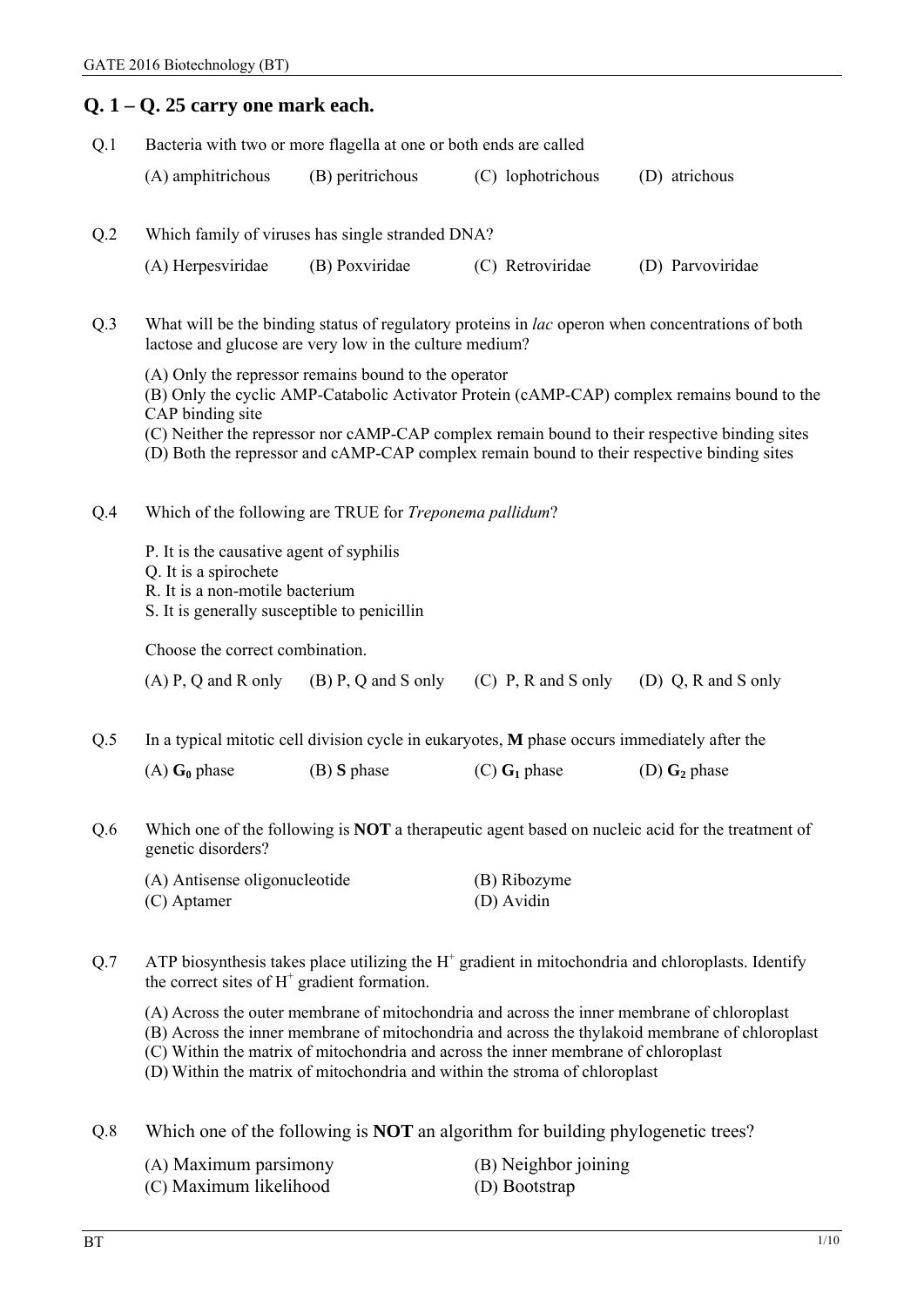Q.9 Cesium chloride density gradient centrifugation is commonly used for the separation of DNA molecules. The buoyant density,  $\rho$ , of a double stranded  $Cs^+DNA$  is given by the equation  $p = 1.66 + 0.098X<sub>G+C</sub>$ where  $X_{G+C}$  denotes

(A) total number of G and C  $(B)$  mole fraction of G+C (C) number of GC repeats (D) ratio of  $G+C$  to  $A+T$  content

Q.10 Disaccharide molecules that contain  $\beta(1 \rightarrow 4)$  glycosidic linkage are

| (A) sucrose and maltose    | (B) sucrose and isomaltose |
|----------------------------|----------------------------|
| (C) maltose and isomaltose | (D) lactose and cellobiose |

#### Q.11 Junctional diversity of antibody molecules results from

- (A) the addition of switch region nucleotides
- (B) the addition of N and P nucleotides
- (C) the joining of V, D and J segments
- (D) mutations in complementarity-determining regions

Q.12 Which one of the following is **NOT** used for the measurement of cell viability in animal cell culture?

- (A) Trypan blue dye exclusion (B) Tetrazolium (MTT) assay
- (C) LDH activity in the culture medium (D) Coulter counter

Q.13 Which one of the following techniques relies on the spin angular momentum of a photon?

| (A) CD spectroscopy | (B) Fluorescence spectroscopy |
|---------------------|-------------------------------|
| (C) IR spectroscopy | (D) Raman spectroscopy        |

- Q.14 Which one of the following statements is **NOT** true?
	- (A) In competitive inhibition, substrate and inhibitor compete for the same active site of an enzyme
	- (B) Addition of a large amount of substrate to an enzyme cannot overcome uncompetitive inhibition
	- (C) A transition state analogue in enzyme catalyzed reaction increases the rate of product formation
	- (D) In non-competitive inhibition,  $K_m$  of an enzyme for its substrate remains constant as the concentration of the inhibitor increases
- Q.15 Based on their function, find the **ODD** one out.

| $(A)$ miRNA | (B) siRNA | (C) shRNA | $(D)$ snRNA |
|-------------|-----------|-----------|-------------|
|-------------|-----------|-----------|-------------|

- Q.16 Prandtl number is the ratio of
	- (A) thermal diffusivity to momentum diffusivity
	- (B) mass diffusivity to momentum diffusivity
	- (C) momentum diffusivity to thermal diffusivity
	- (D) thermal diffusivity to mass diffusivity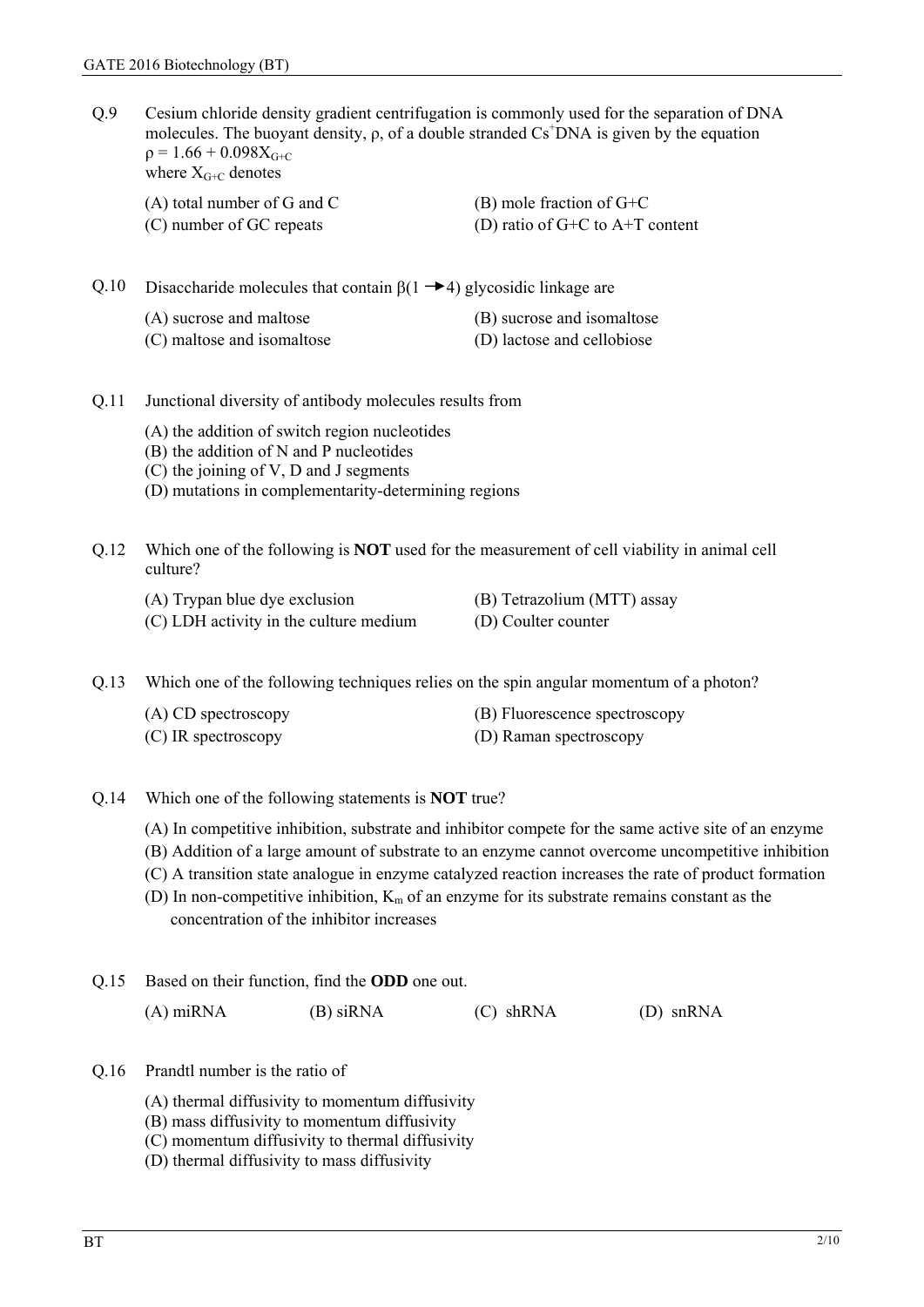| Q.17 | Fed batch cultivation is suitable for which of the following?                                                                                                                                                                                                                                            |                                                                                                                                      |                                                                                                                                                                    |                                                                                                         |  |
|------|----------------------------------------------------------------------------------------------------------------------------------------------------------------------------------------------------------------------------------------------------------------------------------------------------------|--------------------------------------------------------------------------------------------------------------------------------------|--------------------------------------------------------------------------------------------------------------------------------------------------------------------|---------------------------------------------------------------------------------------------------------|--|
|      | P. Processes with substrate inhibition<br>Q. Processes with product inhibition<br>R. High cell density cultivation                                                                                                                                                                                       |                                                                                                                                      |                                                                                                                                                                    |                                                                                                         |  |
|      |                                                                                                                                                                                                                                                                                                          |                                                                                                                                      | (A) P and Q only (B) P and R only (C) Q and R only (D) P, Q and R                                                                                                  |                                                                                                         |  |
| Q.18 |                                                                                                                                                                                                                                                                                                          |                                                                                                                                      | A biological process is involved in the <u>section</u> treatment of industrial effluent.                                                                           |                                                                                                         |  |
|      | $(A)$ primary                                                                                                                                                                                                                                                                                            | (B) secondary                                                                                                                        | $(C)$ tertiary                                                                                                                                                     | (D) quaternary                                                                                          |  |
| Q.19 | In dead-end filtration, rate of filtration is                                                                                                                                                                                                                                                            |                                                                                                                                      |                                                                                                                                                                    |                                                                                                         |  |
|      |                                                                                                                                                                                                                                                                                                          | (C) inversely proportional to the viscosity of the solution<br>(D) inversely proportional to the square of viscosity of the solution | (A) directly proportional to the square root of pressure drop across the filter medium<br>(B) inversely proportional to the pressure drop across the filter medium |                                                                                                         |  |
| Q.20 |                                                                                                                                                                                                                                                                                                          |                                                                                                                                      | The power required for agitation of non-aerated medium in fermentation is                                                                                          | kW.                                                                                                     |  |
|      | Operating conditions are as follows:<br>Fermentor diameter = $3 \text{ m}$<br>Number of impellers $= 1$<br>Mixing speed $=$ 300 rpm<br>Diameter of the Rushton turbine = $1 \text{ m}$<br>Viscosity of the broth $= 0.001$ Pa.s<br>Density of the broth = $1000 \text{ kg.m}^{-3}$<br>Power number $= 5$ |                                                                                                                                      |                                                                                                                                                                    |                                                                                                         |  |
| Q.21 | (viscosity $> 10^5$ cP) fluids?                                                                                                                                                                                                                                                                          |                                                                                                                                      | Which one of the following is the most suitable type of impeller for mixing high viscosity                                                                         |                                                                                                         |  |
|      | (A) Propeller                                                                                                                                                                                                                                                                                            | (B) Helical ribbon                                                                                                                   | (C) Paddle                                                                                                                                                         | (D) Flat blade turbine                                                                                  |  |
| Q.22 | Runs scored by a batsman in five one-day matches are 55, 75, 67, 88 and 15. The standard<br>deviation is ___________________________.                                                                                                                                                                    |                                                                                                                                      |                                                                                                                                                                    |                                                                                                         |  |
| Q.23 |                                                                                                                                                                                                                                                                                                          |                                                                                                                                      | The <b>positive</b> Eigen value of the following matrix is ______________.                                                                                         |                                                                                                         |  |
|      | $\begin{bmatrix} 2 & 1 \\ 5 & -2 \end{bmatrix}$                                                                                                                                                                                                                                                          |                                                                                                                                      |                                                                                                                                                                    |                                                                                                         |  |
| Q.24 |                                                                                                                                                                                                                                                                                                          |                                                                                                                                      |                                                                                                                                                                    | The Laplace transform $F(s)$ of the function $f(t) = \cos(at)$ , where a is constant, is _____________. |  |
|      |                                                                                                                                                                                                                                                                                                          |                                                                                                                                      |                                                                                                                                                                    |                                                                                                         |  |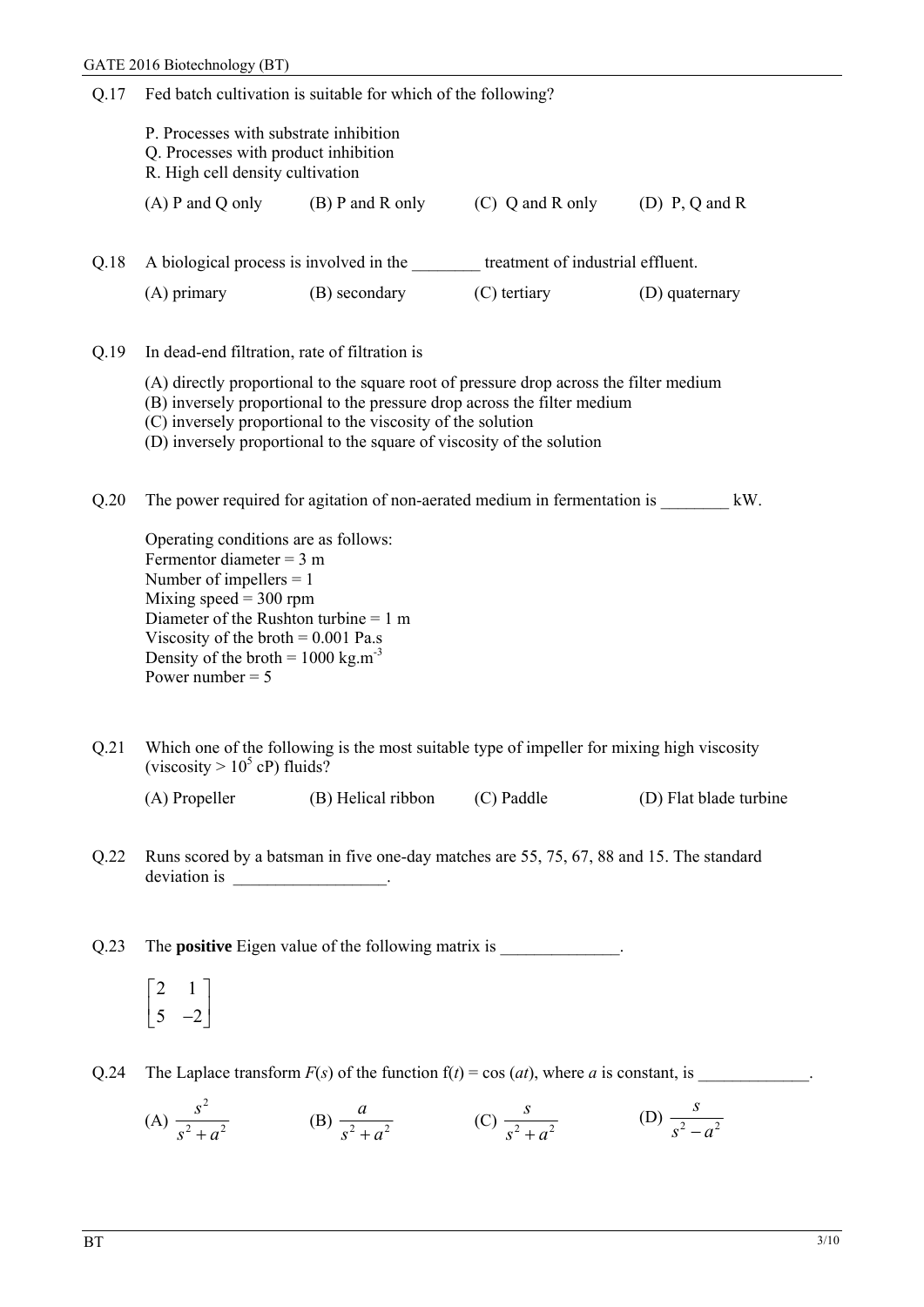Q.25 The value of the integral 0.9  $\int_0^1 (1-x)(2-x)$ *dx <sup>x</sup> <sup>x</sup>* is \_\_\_\_\_\_\_\_\_\_\_\_\_\_\_\_\_\_\_\_\_.

# **Q. 26 – Q. 55 carry two marks each.**

Q.26 Which combination of the following statements is **CORRECT** for cyanobacteria? P. They can perform oxygenic photosynthesis Q. Usually filamentous forms are involved in nitrogen fixation R. Nitrogen fixation occurs in heterocysts S. They cannot grow in a mineral medium exposed to light and air  $(A)$  P, Q and R (B) P, S and R (C) Q, R and S (D) P, Q and S Q.27 Which set of the following events occurs during the elongation step of translation? P. Attachment of mRNA with the smaller subunit of ribosome Q. Loading of correct aminoacyl-tRNA into the A site R. Formation of a peptide bond between the amino acyl-tRNA in the A site and the peptide chain that is attached to the peptidyl-tRNA in the P site

- S. Dissociation of the ribosomal subunits
- T. Translocation of peptidyl-tRNA from the A site to the P site of the ribosome

| $(A)$ P, Q and R | $(B)$ P, Q and T | $(C) Q$ , R and T | (D) R, S and T |
|------------------|------------------|-------------------|----------------|
|------------------|------------------|-------------------|----------------|

Q.28 A DNA sequence, 5'-ATGGACGTGCTTCCCAAAGCATCGGGC-3', is mutated to obtain

- P. 5'-ATGGACGTGCTTC**a**CAAAGCATCGGGC-3'
- Q. 5'-ATGGACGTGCTTCCC**g**AAAGCATCGGGC-3'
- R. 5'-ATGGACGTGCTTCC**-**AAAGCATCGGGC-3'
- S. 5'-ATGGACGTGCTTCCCAA**t**GCATCGGGC-3'
- T. 5'-ATGGACG**a**GCTTCCCAAAGCATCGGGC-3'

[Point mutations are shown in the **lower case** or '**-**' within the sequences]

Which of the above mutant sequences **DO NOT** have frame-shift?

(A) P, Q and S (B) P, S and T (C) Q, R and S (D) Q, S and T

- Q.29 Which of the following events occur during the stationary phase of bacterial growth?
	- P. Rise in cell number stops
	- Q. Spore formation in some Gram-positive bacteria such as *Bacillus subtilis*
	- R. Cell size increases in some Gram-negative bacteria such as *Escherichia coli*
	- S. Growth rate of bacterial cells nearly equals their death rate
	- T. Decrease in peptidoglycan crosslinking

|  |  |  | $(A)$ P, Q and S only $(B)$ P, S and T only $(C)$ Q, R and S only | (D) P, R and T only |  |
|--|--|--|-------------------------------------------------------------------|---------------------|--|
|--|--|--|-------------------------------------------------------------------|---------------------|--|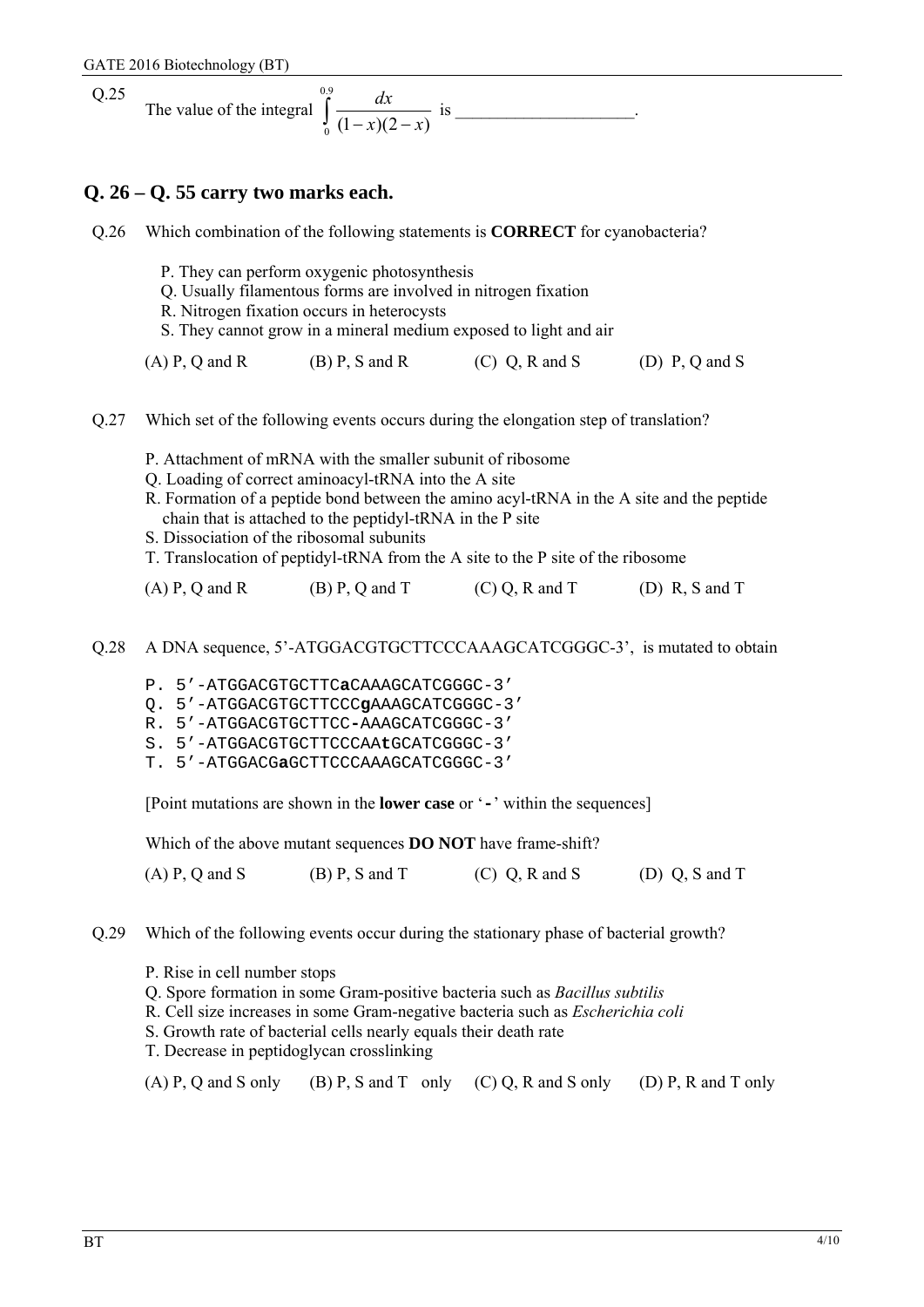- Q.30 Select the **CORRECT** combination of genetic components that are essential for the transfer of T-DNA segment from *Agrobacterium tumefaciens* to plant cells.
	- (A) Border repeat sequences and oncogenes (B) Border repeat sequences and *vir* genes
		-
	- (C) Opine biosynthetic genes and *vir* genes (D) Opine biosynthetic genes and oncogenes
- Q.31 Match the secondary metabolites (**Column-I)** with the corresponding plant species (**Column-II**).

| Column-I                 | Column-II                |
|--------------------------|--------------------------|
| P. Morphine              | 1. Datura stramonium     |
| Q. Pyrethrins            | 2. Catharanthus roseus   |
| R. Scopolamine           | 3. Papaver somniferum    |
| S. Vincristine           | 4. Tagetes erecta        |
| $(A)$ P-4, Q-3, R-1, S-2 | $(B)$ P-3, Q-4, R-1, S-2 |
| $(C)$ P-2, Q-3, R-4, S-1 | (D) P-4, Q-1, R-2, S-3   |

Q.32 A variety of genetic elements are used in the transgenic plant research. Match the genetic elements (**Column-I)** with their corresponding source (**Column-II)**.

| Column-I                          | Column-II                     |  |
|-----------------------------------|-------------------------------|--|
| P. Ubiquitin1 promoter            | 1. Agrobacterium tumefaciens  |  |
| Q. Nos transcriptional terminator | 2. Streptomyces hygroscopicus |  |
| R. bar selection marker gene      | 3. Escherichia coli           |  |
| S. gus reporter gene              | 4. Zea mays                   |  |
| $(A)$ P-2, Q-1, R-3, S-4          | $(B)$ P-2, Q-3, R-4, S-1      |  |
| $(C)$ P-3, Q-4, R-1, S-2          | (D) P-4, Q-1, R-2, S-3        |  |

Q.33 Match the type of chromosomal inheritance (**Column-I)** with the corresponding genetic disease or trait (**Column-II)**.

| Column-I                           | Column-II                |
|------------------------------------|--------------------------|
| P. Autosomal recessive inheritance | 1. Huntington disease    |
| Q. Autosomal dominant inheritance  | 2. Hairy ears            |
| R. X-linked inheritance            | 3. Cystic fibrosis       |
| S. Y-linked inheritance            | 4. Hemophilia            |
| $(A)$ P-1, Q-4, R-3, S-2           | $(B)$ P-4, Q-3, R-2, S-1 |
| $(C)$ P-3, Q-1, R-4, S-2           | (D) P-4, Q-2, R-3, S-1   |
|                                    |                          |

- Q.34 A crossing was performed between the genotypes *DdEeFfgg* and *ddEeFfGg*. Assuming that the allelic pairs of all genes assort independently, the proportion of progeny having the genotype *ddeeffgg* is expected to be \_\_\_\_\_\_\_\_\_\_\_\_\_%.
- Q.35 The equilibrium potential of a biological membrane for Na<sup>+</sup> is 55 mV at 37 °C. Concentration of Na<sup>+</sup> inside the cell is 20 mM. Assuming the membrane is permeable to Na<sup>+</sup> only, the Na<sup>+</sup> concentration outside the membrane will be  $mm$ . (Faraday constant: 23062 cal.V<sup>-1</sup>.mol<sup>-1</sup>, Gas constant: 1.98 cal.mol<sup>-1</sup>.K<sup>-1</sup>)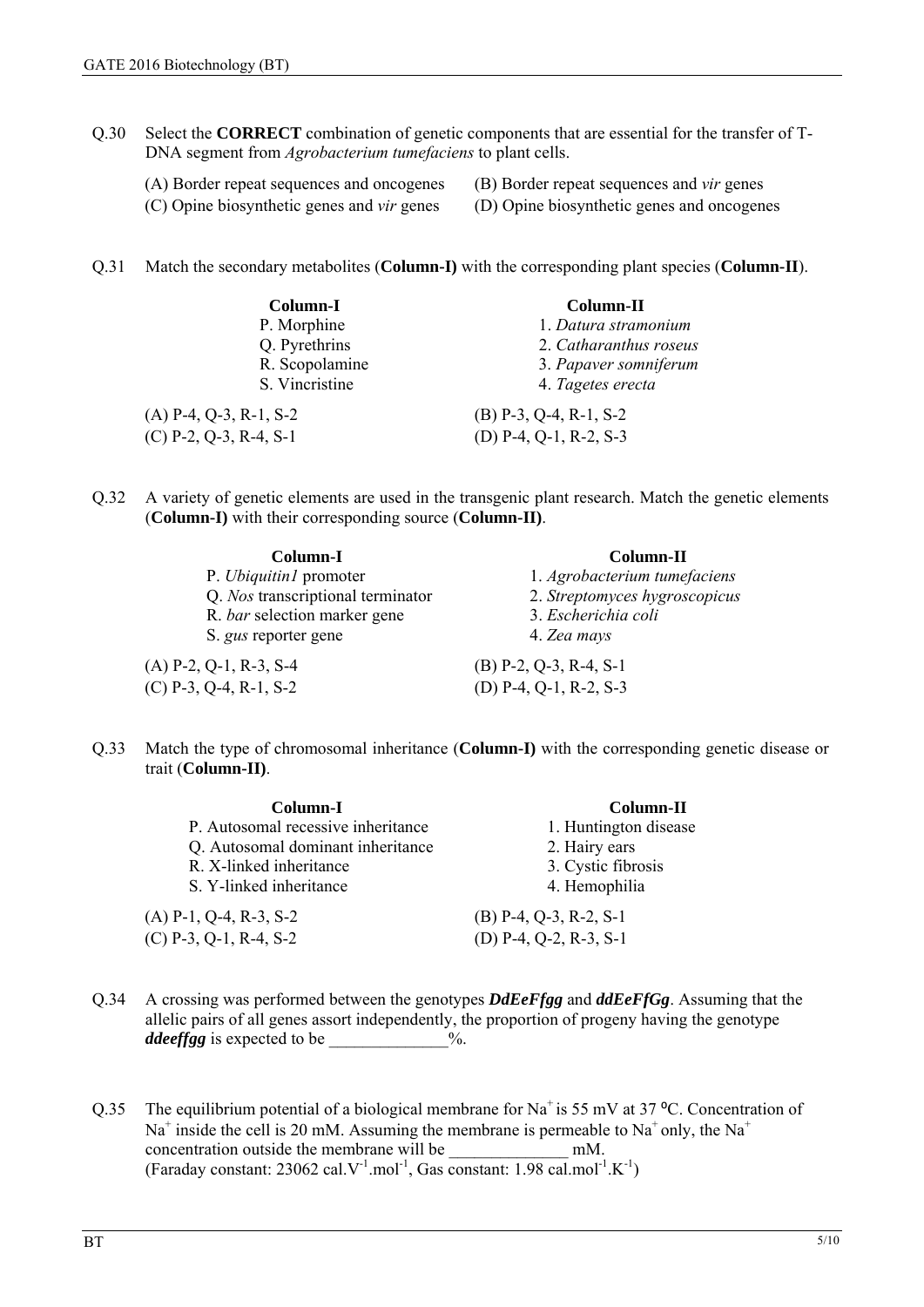Q.36 A 1.2 kb DNA fragment was cloned into *Bam*HI and *Eco*RI sites located on a 2.8 kb cloning vector. The *Bam*HI and *Eco*RI sites are adjacent to each other on the vector backbone. The vector contains an *Xho*I site located 300 bp upstream of the *Bam*HI site. An internal *Xho*I site is present in the gene sequence as shown in the figure. The resultant recombinant plasmid is digested with *Eco*RI and *Xho*I and analyzed through 1% agarose gel electrophoresis. Assuming complete digestion with *Eco*RI and *Xho*I, the DNA fragments (in base pairs) visible on the agarose gel will correspond to:



### Q.37 Find the **INCORRECT** combination.

- (A) Surface immunoglobulins ̶ B cell antigen receptor
- $(B)$  Affinity maturation isotype switching
- (C) Fc region of antibodies ̶ binding to complement proteins
- (D) Spleen, the secondary lymphoid organ ̶ no connection with the lymphatic system

Q.38 Which of the following statement(s) is/are **CORRECT** for antigen activated effector T cells?

P. CD4<sup>+</sup> cells make contact with macrophages and stimulate their microbicidal activity

Q. CD4<sup>+</sup> cells make contact with B cells and stimulate them to differentiate into plasma cells

R. CD8<sup>+</sup> cells make contact with B cells and stimulate them to differentiate into plasma cells

S. CD8<sup>+</sup> cells make contact with virus infected cells and kill them

 $(A)$  Q only  $(B)$  Q and S only  $(C)$  P, Q and S only  $(D)$  P, Q, R and S

Q.39 Which one of the following statements regarding G proteins is **INCORRECT**?

- (A) GDP is bound to G protein in the resting stage
- (B) GTP bound  $\alpha$  subunit cannot reassemble with  $\beta\gamma$  dimer
- (C) All G proteins are trimeric
- (D) Activation of G protein may result in activation or inhibition of the target enzymes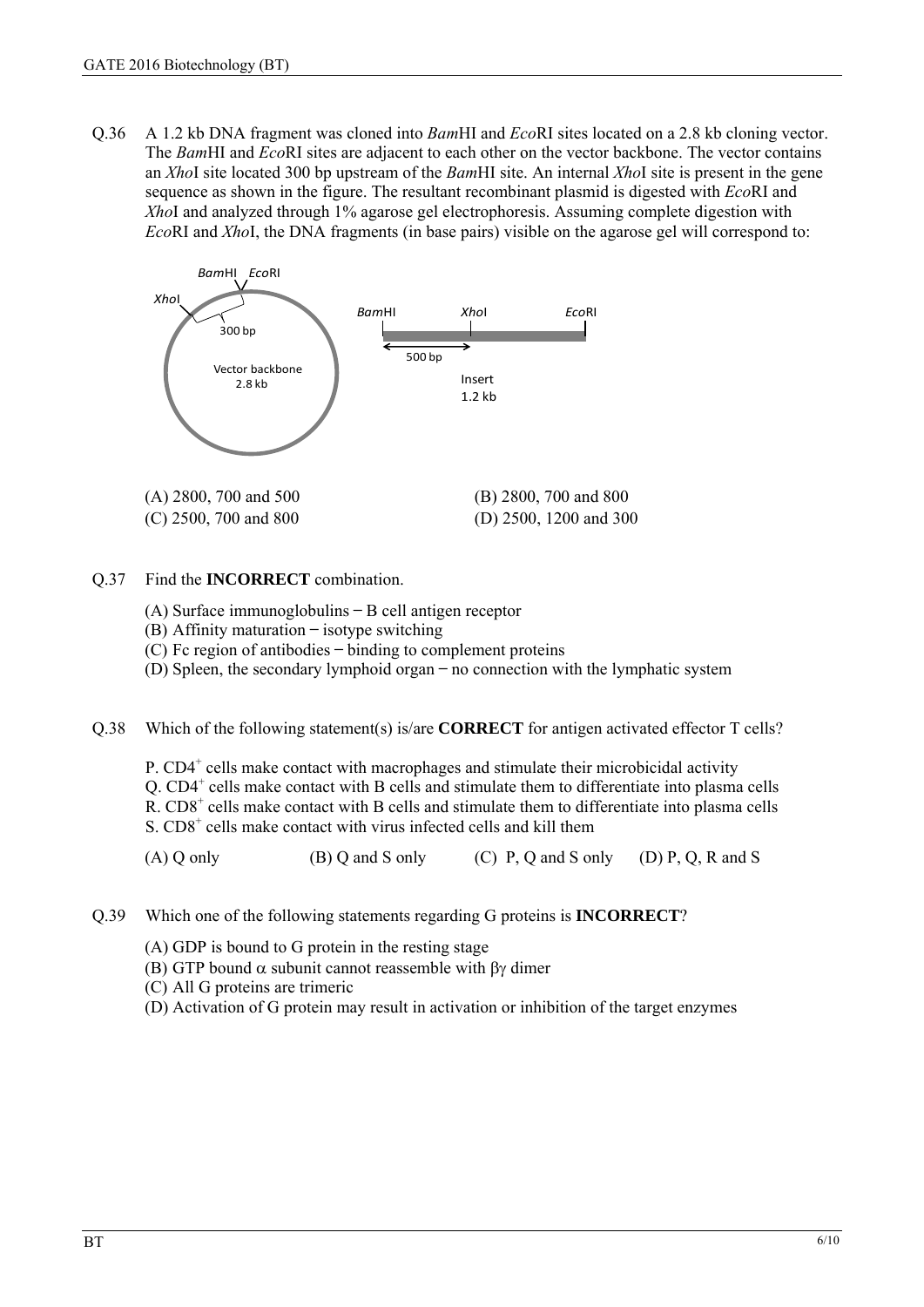- $Q.40$  In animal cell culture, a  $CO<sub>2</sub>$  enriched atmosphere in the incubator chamber is used to maintain the culture pH between 6.9 and 7.4. Which one of the following statements is **CORRECT**?
	- (A) Higher the bicarbonate concentration in the medium, higher should be the requirement of gaseous CO<sub>2</sub>
	- (B) Lower the bicarbonate concentration in the medium, higher should be the requirement of gaseous  $CO<sub>2</sub>$
	- (C) Higher the bicarbonate concentration in the medium, lower should be the requirement of gaseous CO<sub>2</sub>
	- (D)  $CO<sub>2</sub>$  requirement is independent of bicarbonate concentration in the medium
- Q.41 Choose the **CORRECT** combination of True (T) and False (F) statements about microcarriers used in animal cell culture.
	- P. Higher cell densities can be achieved using microcarriers
	- Q. Microcarriers increase the surface area for cell growth
	- R. Microcarriers are used for both anchorage- and nonanchorage-dependent cells

S. Absence of surface charge on microcarriers enhances attachment of cells

| $(A)$ P-T, Q-F, R-T and S-F | $(B)$ P-T, Q-T, R-F and S-F |
|-----------------------------|-----------------------------|
| $(C)$ P-F, Q-F, R-T and S-T | (D) P-F, Q-T, R-F and S-T   |

- Q.42 In an assay of the type II dehydroquinase of molecular mass 18 kDa, it is found that the  $V_{\text{max}}$  of the enzyme is 0.0134  $\mu$ mol.min<sup>-1</sup> when 1.8  $\mu$ g enzyme is added to the assay mixture. If the K<sub>m</sub> for the substrate is 25  $\mu$ M, the k<sub>cat</sub>/K<sub>m</sub> ratio will be  $\times 10^4$  M<sup>-1</sup>.s<sup>-1</sup>.
- Q.43 The molar extinction coefficients of Trp and Tyr at 280 nm are 5690 and 1280  $M^{-1}$ .cm<sup>-1</sup>, respectively. The polypeptide chain of yeast alcohol dehydrogenase (37 kDa) contains 5 Trp and 14 Tyr residues. The absorbance at 280 nm of a 0.32 mg.mL<sup>-1</sup> solution of yeast alcohol dehydrogenase measured in a cuvette of 1 cm pathlength will be

(Assume that the molar extinction coefficient values for Trp and Tyr apply to these amino acids in the yeast alcohol dehydrogenase).

Q.44 The activity of lactate dehydrogenase can be measured by monitoring the following reaction:

Pyruvate + NADH  $\longrightarrow$  Lactate + NAD<sup>+</sup>

The molar extinction coefficient of NADH at 340 nm is  $6220 \text{ M}^{-1} \text{cm}^{-1}$ . NAD<sup>+</sup> does not absorb at this wavelength. In an assay, 25  $\mu$ L of a sample of enzyme (containing 5  $\mu$ g protein per mL) was added to a mixture of pyruvate and NADH to give a total volume of 3 mL in a cuvette of 1 cm pathlength. The rate of decrease in absorbance at 340 nm was 0.14 min<sup>-1</sup>. The specific activity of the enzyme will be  $\mu$  mol.min<sup>-1</sup>.mg<sup>-1</sup>.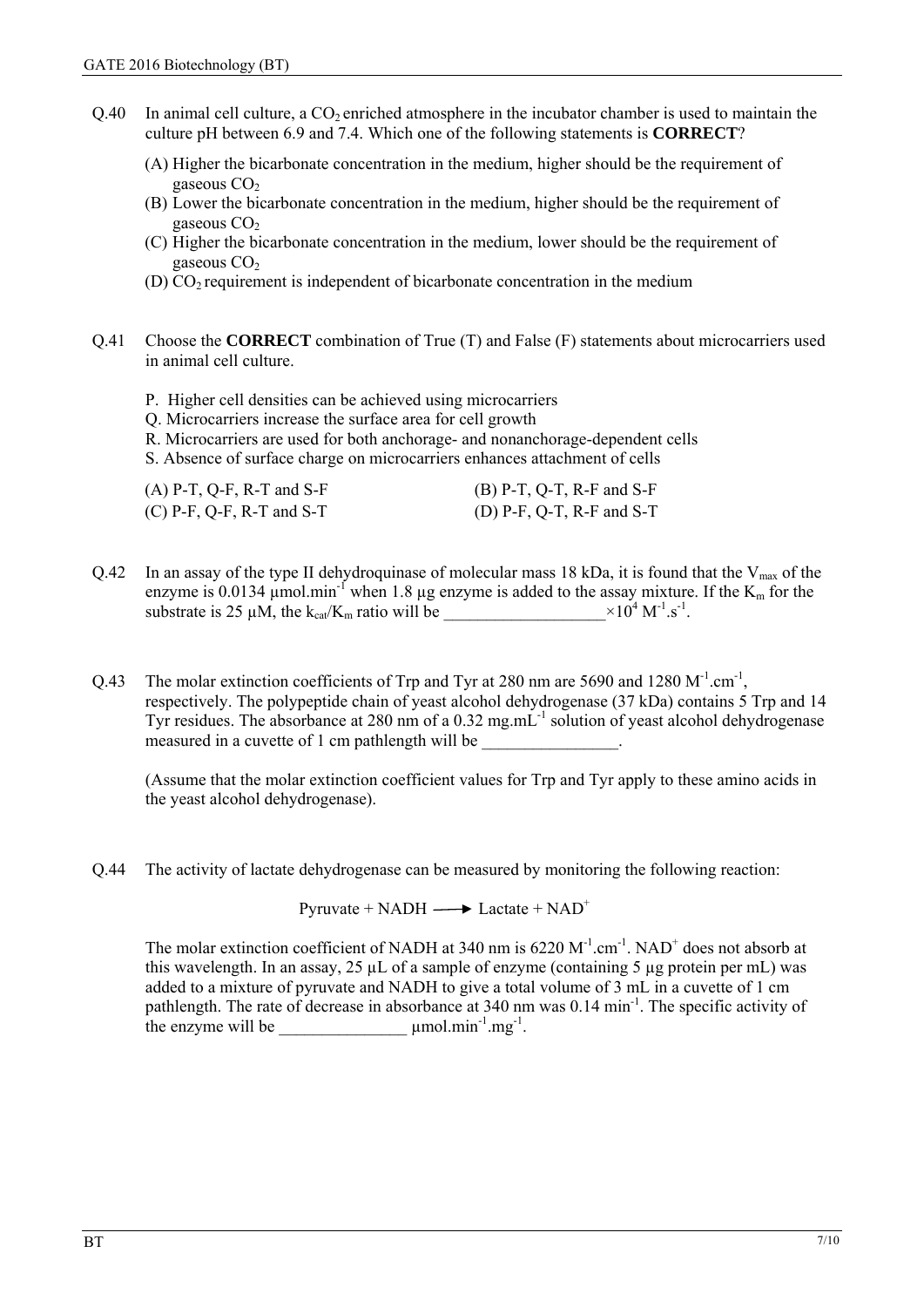## Q.45 Analysis of a hexapeptide using enzymatic cleavage reveals the following result:

- Amino acid composition of the peptide is: 2R, A,V, S, Y
- Trypsin digestion yields two fragments and the compositions are: (R, A, V) and (R, S, Y)
- Chymotrypsin digestion yields two fragments and the compositions are:  $(A, R, V, Y)$  and (R, S)
- Digestion with carboxypeptidase A yields no cleavage product.

*Given*: Trypsin cleaves at carboxyl side of R. Chymotrypsin cleaves at carboxyl side of Y. Carboxypeptidase A cleaves at amino side of the C-terminal amino acid (except R and K) of the peptide.

The correct amino acid sequence of the peptide is:

| (A) RSYRVA | (B) AVRYSR | (C) SRYVAR | (D) SVRRYA |
|------------|------------|------------|------------|
|------------|------------|------------|------------|

- Q.46 The empirical formula for biomass of an unknown organism is  $CH_{1.8}O_{0.5}N_{0.2}$ . To grow this organism, ethanol ( $C_2H_5OH$ ) and ammonia are used as carbon and nitrogen sources, respectively. Assume no product formation other than biomass. To produce 1 mole of biomass from 1 mole of ethanol, the number of moles of oxygen required will be \_\_\_\_\_\_\_\_\_\_\_\_\_\_\_.
- Q.47 *Saccharomyces cerevisiae* is cultured in a chemostat (continuous fermentation) at a dilution rate of  $0.5 h<sup>-1</sup>$ . The feed substrate concentration is 10 g.L<sup>-1</sup>. The biomass concentration in the chemostat at steady state will be  $g.L^{-1}$ .

*Assumptions*: Feed is sterile, maintenance is negligible and maximum biomass yield with respect to substrate is 0.4 (g biomass per g ethanol).

Microbial growth kinetics is given by  $\mu = \frac{\mu_m}{\mu}$ *s s*  $\mu = \frac{\mu_m s}{K_s + s}$ 

where *µ* is specific growth rate (h<sup>-1</sup>),  $\mu_m = 0.7 \text{ h}^{-1}$ ,  $K_s = 0.3 \text{ g}$ . L<sup>-1</sup> and *s* is substrate concentration  $(g.L^{-1})$ .

- Q.48 Decimal reduction time of bacterial spores is 23 min at 121 °C and the death kinetics follow first order. One liter medium containing  $10^5$  spores per mL was sterilized for 10 min at 121 °C in a batch sterilizer. The number of spores in the medium after sterilization (assuming destruction of spores in heating and cooling period is negligible) will be  $\times 10^7$ .
- Q.49 A bioreactor is scaled up based on equal impeller tip speed. Consider the following parameters for small and large bioreactors:

| <b>Parameters</b>    | <b>Small bioreactor</b> | Large bioreactor                                                                                   |
|----------------------|-------------------------|----------------------------------------------------------------------------------------------------|
| Impeller speed       | $\mathrm{N}_1$          | N2                                                                                                 |
| Diameter of impeller |                         |                                                                                                    |
| Power consumption    |                         | P <sub>2</sub>                                                                                     |
| $P_2/P_1$ ?          |                         | Assuming geometrical similarity and the bioreactors are operated in turbulent regime, what will be |

 $(A)$   $(D_1/D_2)^2$ (B)  $(D_2/D_1)^2$ (C)  $(D_1/D_2)^5$  (D)  $(D_2/D_1)^5$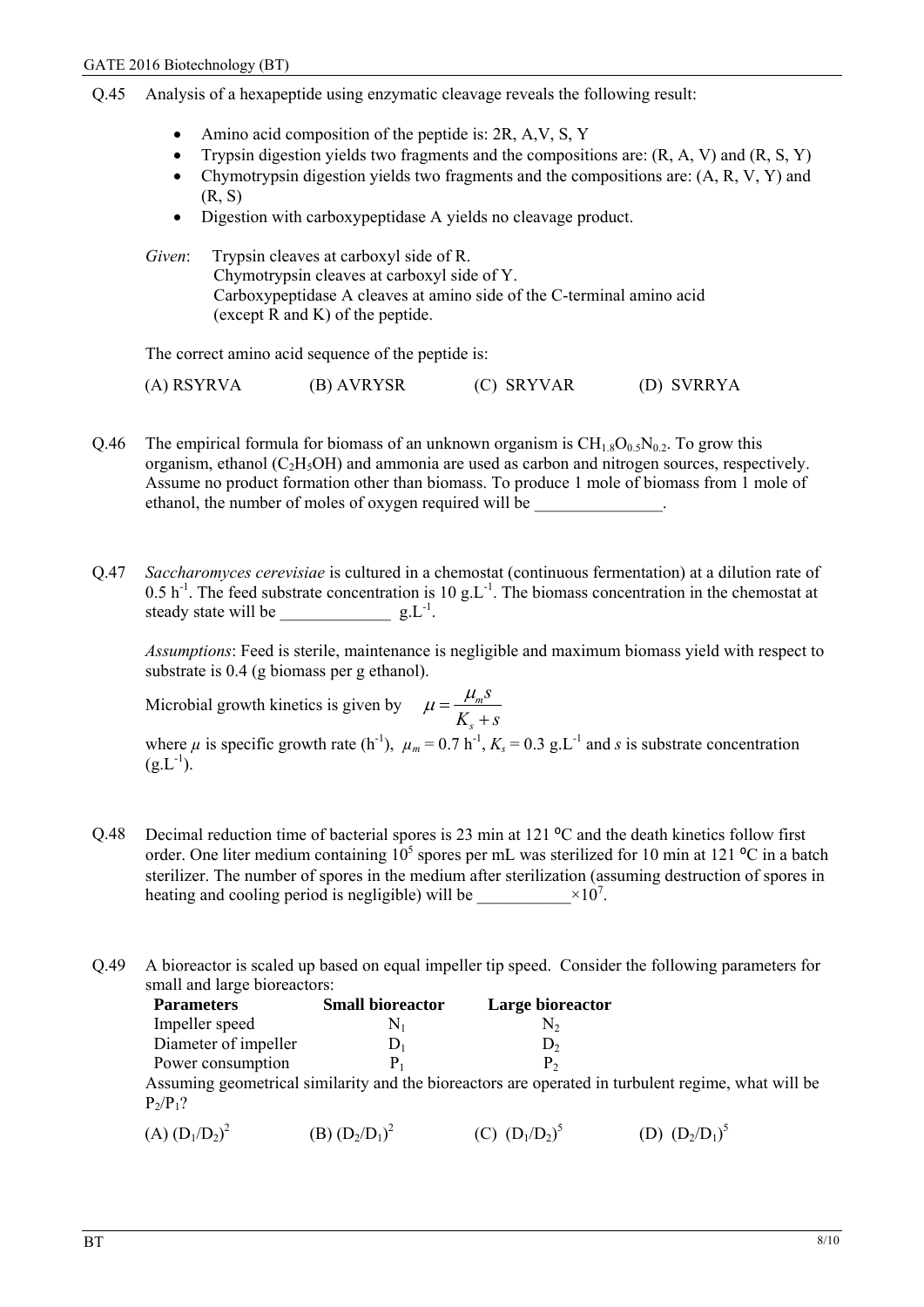Q.50 An enzyme converts substrate A to product B. At a given liquid feed stream of flow rate 25 L.min-1 and feed substrate concentration of  $2 \text{ mol.L}^{-1}$ , the volume of continuous stirred tank reactor needed for 95% conversion will be  $\qquad \qquad \text{L}$ .

*A*

Given the rate equation: 
$$
-r_A = \frac{0.1C_A}{1 + 0.5C}
$$

where  $-r_A$  is the rate of reaction in mol.L<sup>-1</sup>.min<sup>-1</sup> and  $C_A$  is the substrate concentration in mol.L<sup>-1</sup> *Assumptions*: Enzyme concentration is contant and does not undergo any deactivation during the reaction.

Q.51 A protein is to be purified using ion-exchange column chromatography. The relationship between HETP (Height Equivalent to Theoretical Plate) and the linear liquid velocity of mobile phase is given by:

$$
H = \frac{A}{u} + Bu + C
$$

where *H* is HETP (m) and *u* is linear liquid velocity of mobile phase (m.s<sup>-1</sup>). The values of *A*, *B* and *C* are  $3 \times 10^{-8}$  m<sup>2</sup>.s<sup>-1</sup>, 3 s and  $6 \times 10^{-5}$  m, respectively. The number of theoretical plates based on **minimum** HETP for a column of 66 cm length will be

- Q.52 An enzyme is immobilized on the surface of a **non-porous** spherical particle of 2 mm diameter. The immobilized enzyme is suspended in a solution having bulk substrate concentration of 10 mM. The enzyme follows first order kinetics with rate constant  $10 s<sup>-1</sup>$  and the external mass transfer coefficient is 1 cm.s<sup>-1</sup>. Assume steady state condition wherein rate of enzyme reaction (mmol. $L^{-1}$ .s<sup>-1</sup>) at the surface is equal to mass transfer rate (mmol. $L^{-1}.s^{-1}$ ). The substrate concentration at the surface of the immobilized particle will be \_\_\_\_\_\_\_\_ mM.
- Q.53  $\frac{d^2y}{dr^2} - y = 0$ . The initial conditions for this second order homogeneous differential equation are  $y(0) = 1$  and  $\frac{dy}{dx}$

*dx*  $= 3$  at  $x = 0$ The value of *y* when  $x = 2$  is \_\_\_\_\_\_\_\_\_\_.

Q.54 The value of determinant *A* given below is .

$$
A = \begin{pmatrix} 5 & 16 & 81 \\ 0 & 2 & 2 \\ 0 & 0 & 16 \end{pmatrix}
$$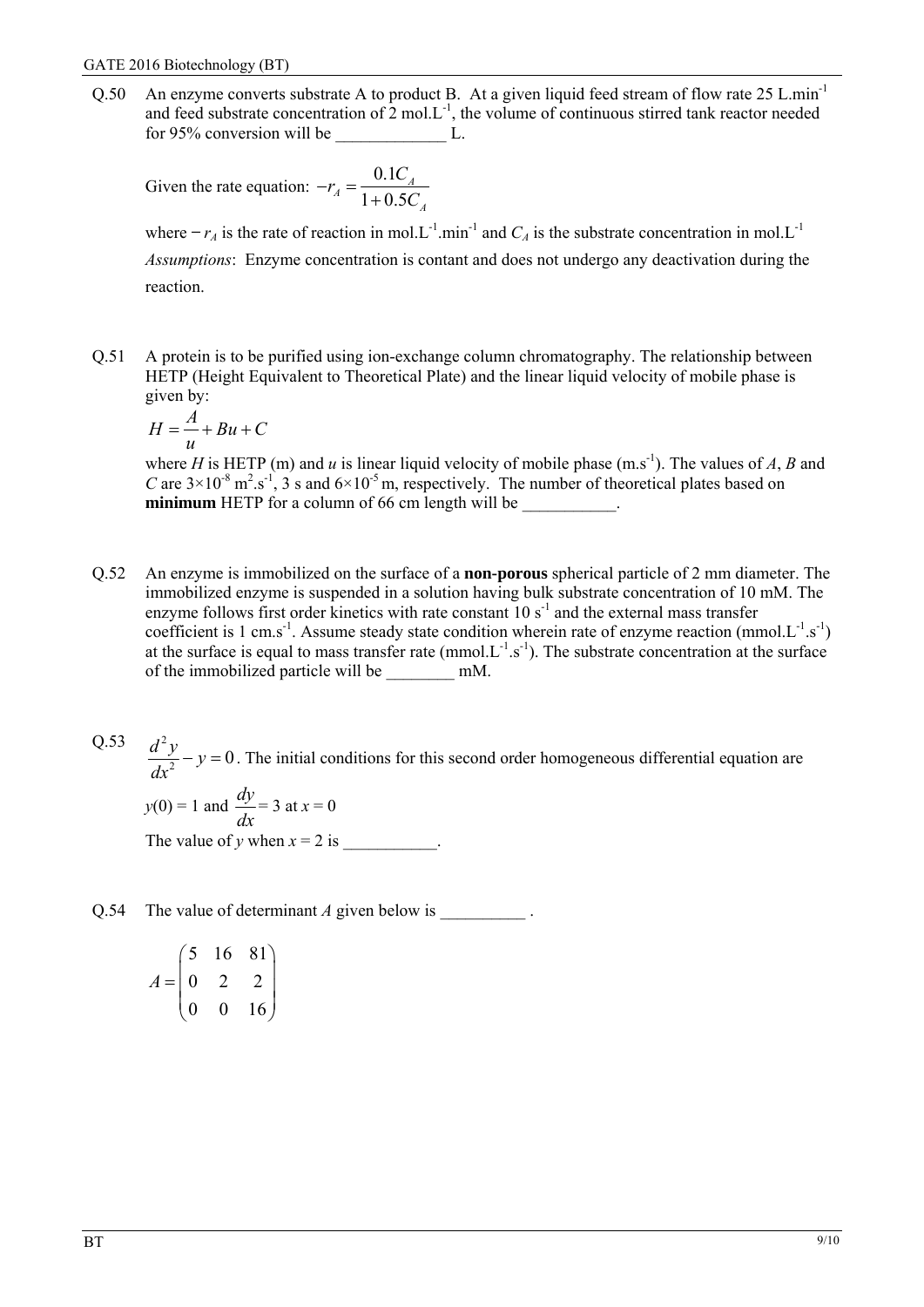Q.55 Consider the equation

$$
V = \frac{aS}{b + S + \frac{S^2}{c}}
$$

Given  $a = 4$ ,  $b = 1$  and  $c = 9$ , the **positive** value of *S* at which *V* is maximum, will be

# **END OF THE QUESTION PAPER**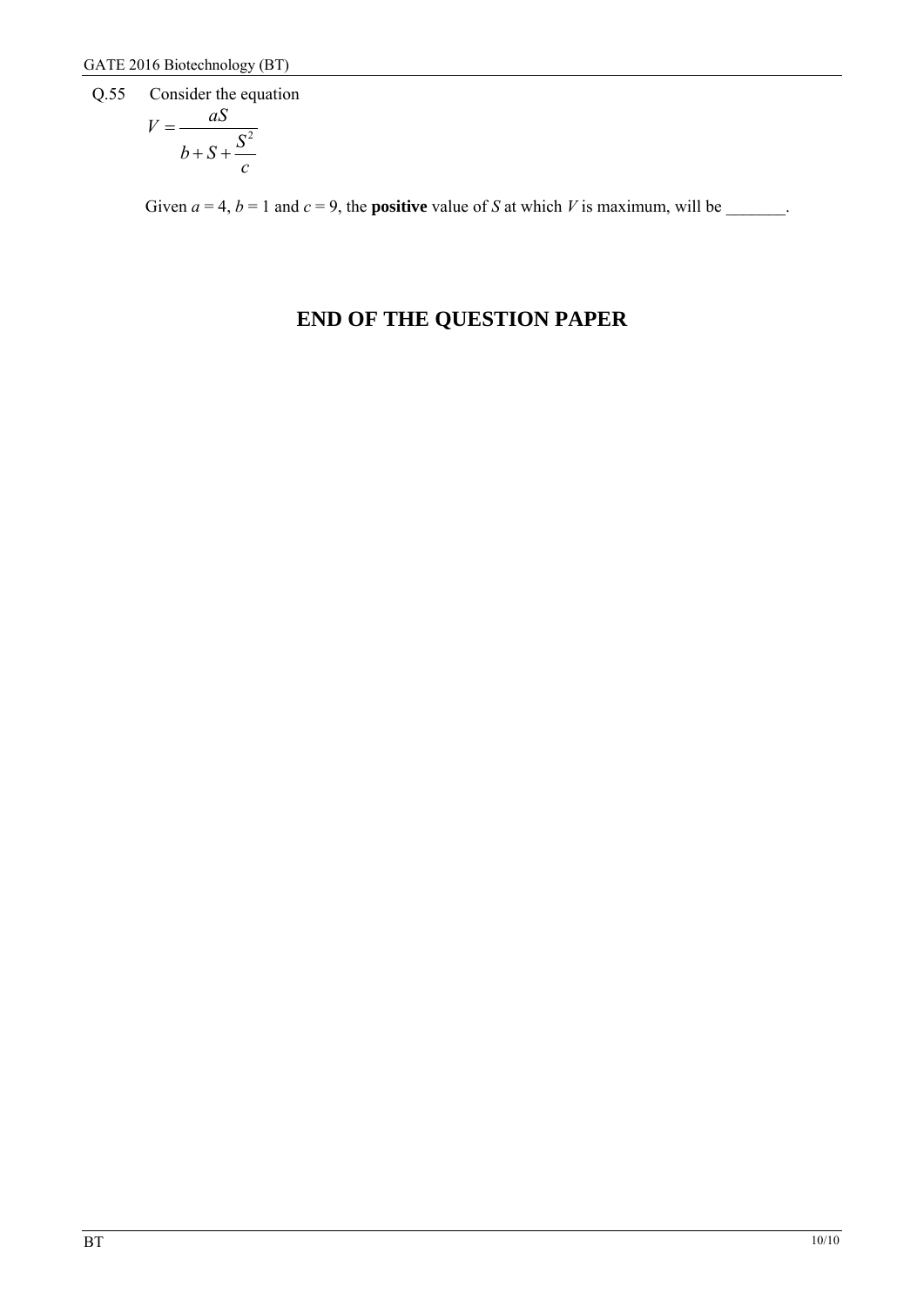| Q. No          | Type       | Section   | Key         | Marks                   |
|----------------|------------|-----------|-------------|-------------------------|
| $\mathbf{1}$   | <b>MCQ</b> | GA        | B           | 1                       |
| $\overline{2}$ | <b>MCQ</b> | GA        | А           | $\mathbf 1$             |
| 3              | <b>MCQ</b> | GA        | D           | $\mathbf 1$             |
| 4              | <b>MCQ</b> | GA        | C           | $\mathbf 1$             |
| 5              | <b>MCQ</b> | GA        | В           | $\mathbf 1$             |
| 6              | <b>MCQ</b> | GA        | C           | $\overline{c}$          |
| 7              | <b>MCQ</b> | GA        | C           | $\overline{c}$          |
| 8              | <b>MCQ</b> | GA        | C           | $\overline{\mathbf{c}}$ |
| 9              | <b>MCQ</b> | GА        | A           | $\overline{c}$          |
| 10             | <b>MCQ</b> | GA        | C           | $\overline{\mathbf{c}}$ |
| $\mathbf 1$    | <b>MCQ</b> | BT        | C           | $\mathbf 1$             |
| $\overline{c}$ | <b>MCQ</b> | BT        | D           | $\mathbf 1$             |
| 3              | <b>MCQ</b> | BT        | D           | $\mathbf 1$             |
| 4              | <b>MCQ</b> | BT        | B           | $\mathbf 1$             |
| 5              | <b>MCQ</b> | BT        | D           | $\mathbf 1$             |
| 6              | <b>MCQ</b> | BT        | D           | $\mathbf{1}$            |
| 7              | <b>MCQ</b> | BT        | B           | $\overline{1}$          |
| 8              | <b>MCQ</b> | BT        | D           | $\mathbf{1}$            |
| 9              | <b>MCQ</b> | BT        | B           | $\mathbf 1$             |
| 10             | <b>MCQ</b> | BT        | D           | $\mathbf{1}$            |
| 11             | <b>MCQ</b> | BT        | B           | $\mathbf 1$             |
| 12             | <b>MCQ</b> | BT        | D           | $\mathbf{1}$            |
| 13             | <b>MCQ</b> | BT        | A;D         | $\mathbf 1$             |
| 14             | <b>MCQ</b> | BT        | С           | $\mathbf 1$             |
| 15             | <b>MCQ</b> | BT        | D           | $\mathbf 1$             |
| 16             | <b>MCQ</b> | BT        | C           | $\overline{1}$          |
| 17             | <b>MCQ</b> | BT        | B           | $\mathbf{1}$            |
| 18             | <b>MCQ</b> | BT        | B           | $\mathbf 1$             |
| 19             | <b>MCQ</b> | BT        | C           | $\mathbf{1}$            |
| 20             | <b>NAT</b> | ВT        | 625.0:625.0 | $\mathbf 1$             |
| 21             | <b>MCQ</b> | ВT        | В           | 1                       |
| 22             | <b>NAT</b> | ВT        | 24.5:28.5   | 1                       |
| 23             | <b>NAT</b> | <b>BT</b> | 3.0:3.0     | $\mathbf 1$             |
| 24             | <b>MCQ</b> | <b>BT</b> | С           | $\mathbf 1$             |
| 25             | <b>NAT</b> | BT        | 1.65:1.75   | 1                       |
| 26             | <b>MCQ</b> | <b>BT</b> | А           | $\overline{2}$          |
| 27             | <b>MCQ</b> | ВT        | С           | 2                       |
| 28             | <b>MCQ</b> | <b>BT</b> | B           | $\overline{2}$          |
| 29             | <b>MCQ</b> | ВT        | Α           | 2                       |
| 30             | <b>MCQ</b> | BT        | B           | 2                       |
| 31             | <b>MCQ</b> | ВT        | B           | 2                       |
| 32             | <b>MCQ</b> | ВT        | D           | 2                       |
| 33             | <b>MCQ</b> | ВT        | С           | $\overline{2}$          |
| 34             | <b>NAT</b> | ВT        | 1.3:1.8     | 2                       |
| 35             | <b>NAT</b> | ВT        | 147.0:170.0 | $\overline{2}$          |
| 36             | <b>MCQ</b> | BT        | С           | 2                       |
| 37             | <b>MCQ</b> | ВT        | $B$ ; D     | $\overline{2}$          |
| 38             | <b>MCQ</b> | <b>BT</b> | C           | $\overline{\mathbf{c}}$ |
| 39             | <b>MCQ</b> | ВT        | C           | 2                       |